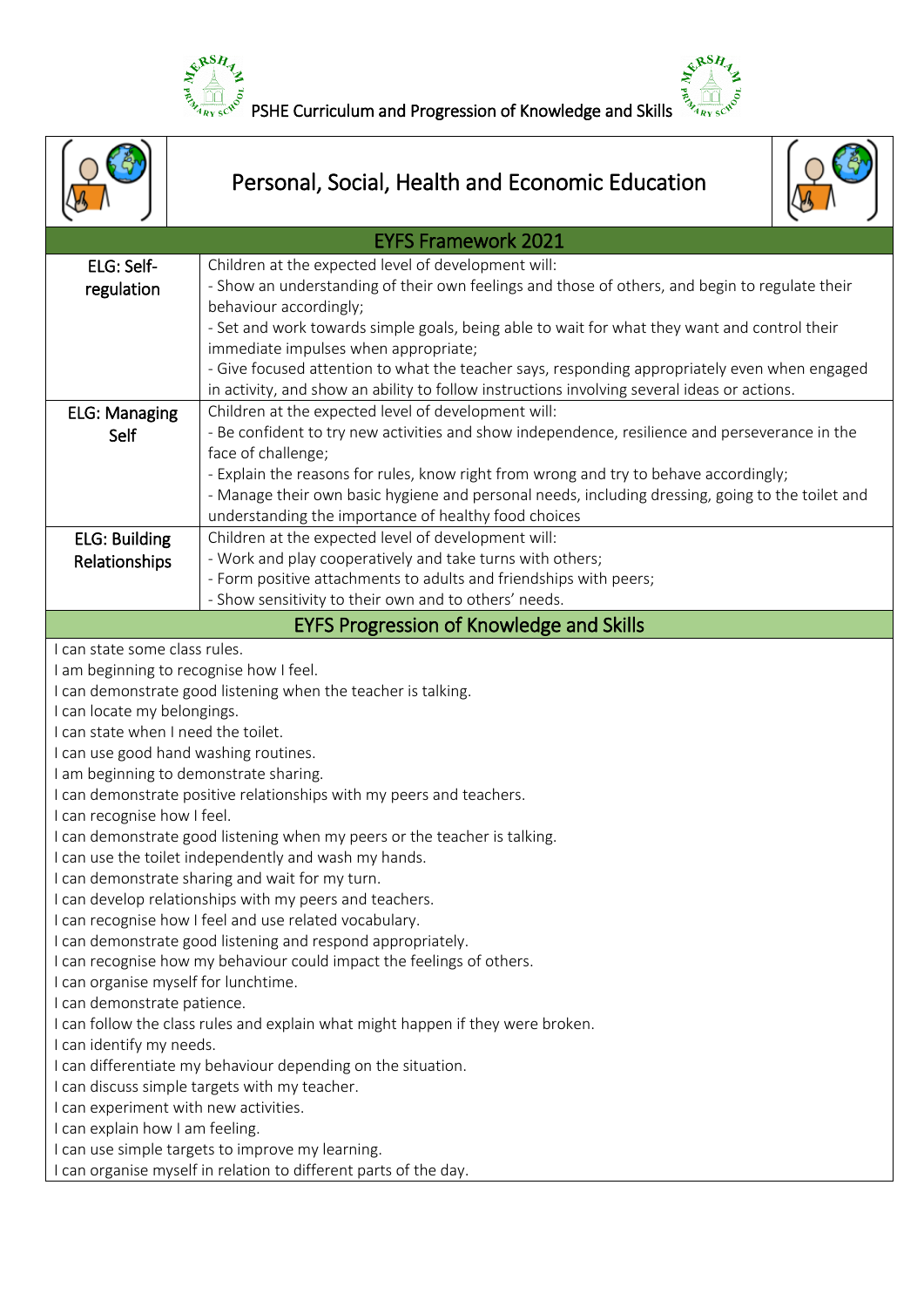



| I can discuss what would be a healthy food choice. |                                                                                                                                                                                                          |  |
|----------------------------------------------------|----------------------------------------------------------------------------------------------------------------------------------------------------------------------------------------------------------|--|
| I can experiment with healthy food choices.        |                                                                                                                                                                                                          |  |
| I can experiment with new activities confidently.  |                                                                                                                                                                                                          |  |
| I can implement challenge into their learning.     |                                                                                                                                                                                                          |  |
|                                                    | I can demonstrate an 'I can do it' attitude.                                                                                                                                                             |  |
|                                                    | I can organise myself and my belongings independently.                                                                                                                                                   |  |
|                                                    | Vocabulary: rules, feelings, listen, share, patience, consequence, happy, sad, behaviour, patience, behaviour, worried,                                                                                  |  |
|                                                    | excited, target, target (next steps), healthy, improve                                                                                                                                                   |  |
|                                                    | <b>Relationships Education, RSE and Health Education Guidance</b>                                                                                                                                        |  |
|                                                    | By the end of Primary School pupils should know:                                                                                                                                                         |  |
| <b>Families and</b>                                | That families are important for children growing up because they can give love, security and stability.                                                                                                  |  |
| people who                                         | The characteristics of healthy family life, commitment to each other, including in times of difficulty,                                                                                                  |  |
| care for me                                        | protection and care for children and other family members, the importance of spending time together                                                                                                      |  |
|                                                    | and sharing each other's lives.                                                                                                                                                                          |  |
|                                                    | That others' families, either in school or in the wider world, sometimes look different from their family,                                                                                               |  |
|                                                    | but that they should respect those differences and know that other children's families are also                                                                                                          |  |
|                                                    | characterised by love and care.                                                                                                                                                                          |  |
|                                                    | That stable, caring relationships, which may be of different types, are at the heart of happy families,                                                                                                  |  |
|                                                    | and are important for children's security as they grow up.                                                                                                                                               |  |
|                                                    | That marriage represents a formal and legally recognised commitment of two people to each other                                                                                                          |  |
|                                                    | which is intended to be lifelong.                                                                                                                                                                        |  |
|                                                    | How to recognise if family relationships are making them feel unhappy or unsafe, and how to seek help                                                                                                    |  |
|                                                    | or advice from others if needed.                                                                                                                                                                         |  |
| Caring                                             | How important friendships are in making us feel happy and secure, and how people choose and make                                                                                                         |  |
| Friendships                                        | friends.                                                                                                                                                                                                 |  |
|                                                    | The characteristics of friendships, including mutual respect, truthfulness, trustworthiness, loyalty,                                                                                                    |  |
|                                                    | kindness, generosity, trust, sharing interests and experiences and support with problems and                                                                                                             |  |
|                                                    | difficulties. That healthy friendships are positive and welcoming towards others, and do not make                                                                                                        |  |
|                                                    | others feel lonely or excluded.                                                                                                                                                                          |  |
|                                                    | That most friendships have ups and downs, and that these can often be worked through so that the                                                                                                         |  |
|                                                    | friendship is repaired or even strengthened, and that resorting to violence is never right.                                                                                                              |  |
|                                                    | How to recognise who to trust and who not to trust, how to judge when a friendship is making them                                                                                                        |  |
|                                                    | feel unhappy or uncomfortable, managing conflict, how to manage these situations and how to seek                                                                                                         |  |
|                                                    | help or advice from others, if needed.                                                                                                                                                                   |  |
| Respectful                                         | The importance of respecting others, even when they are very different from them (for example,                                                                                                           |  |
| relationships                                      | physically, in character, personality or backgrounds), or make different choices or have different                                                                                                       |  |
|                                                    | preferences or beliefs.                                                                                                                                                                                  |  |
|                                                    | Practical steps they can take in a range of different contexts to improve or support respectful                                                                                                          |  |
|                                                    | relationships.                                                                                                                                                                                           |  |
|                                                    | The conventions of courtesy and manners.                                                                                                                                                                 |  |
|                                                    | The importance of self-respect and how this links to their own happiness.                                                                                                                                |  |
|                                                    | That in school and in wider society they can expect to be treated with respect by others, and that in                                                                                                    |  |
|                                                    | turn they should show due respect to others, including those in positions of authority.                                                                                                                  |  |
|                                                    | about different types of bullying (including cyberbullying), the impact of bullying, responsibilities of                                                                                                 |  |
|                                                    | bystanders (primarily reporting bullying to an adult) and how to get help.                                                                                                                               |  |
|                                                    | What a stereotype is, and how stereotypes can be unfair, negative or destructive.                                                                                                                        |  |
| Online                                             | The importance of permission-seeking and giving in relationships with friends, peers and adults.<br>That people sometimes behave differently online, including by pretending to be someone they are not. |  |
| Relationships                                      | That the same principles apply to online relationships as to face-to-face relationships, including the                                                                                                   |  |
|                                                    | importance of respect for others online including when we are anonymous.                                                                                                                                 |  |
|                                                    |                                                                                                                                                                                                          |  |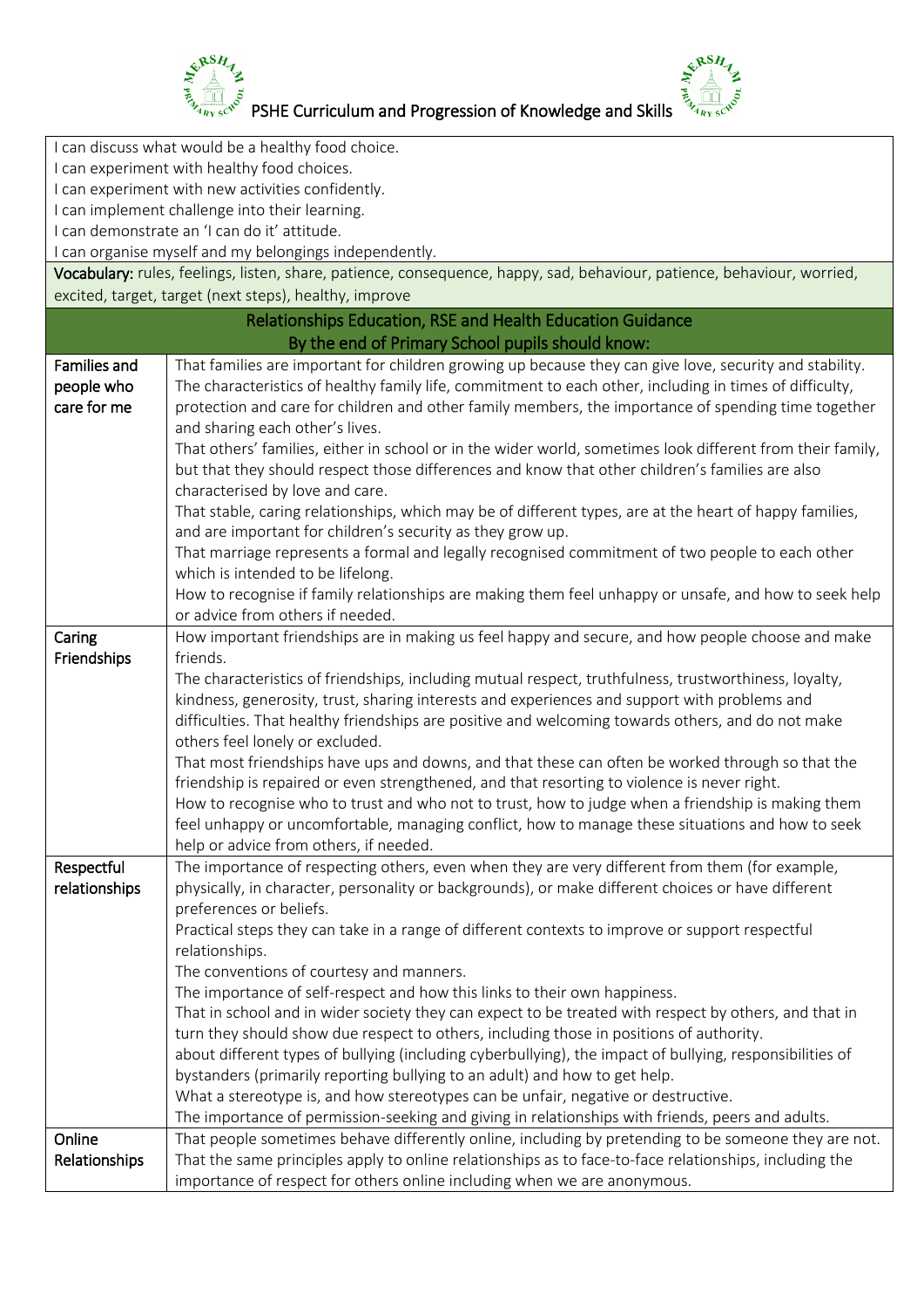



|                        | The rules and principles for keeping safe online, how to recognise risks, harmful content and contact,                                                                |
|------------------------|-----------------------------------------------------------------------------------------------------------------------------------------------------------------------|
|                        | and how to report them.                                                                                                                                               |
|                        | How to critically consider their online friendships and sources of information including awareness of                                                                 |
|                        | the risks associated with people they have never met.                                                                                                                 |
|                        | How information and data is shared and used online.                                                                                                                   |
| <b>Being Safe</b>      | What sorts of boundaries are appropriate in friendships with peers and others (including in a digital                                                                 |
|                        | context).                                                                                                                                                             |
|                        | About the concept of privacy and the implications of it for both children and adults; including that it is                                                            |
|                        | not always right to keep secrets if they relate to being safe.                                                                                                        |
|                        | That each person's body belongs to them, and the differences between appropriate and inappropriate                                                                    |
|                        | or unsafe physical, and other, contact.                                                                                                                               |
|                        | How to respond safely and appropriately to adults they may encounter (in all contexts, including                                                                      |
|                        | online) whom they do not know.                                                                                                                                        |
|                        | How to recognise and report feelings of being unsafe or feeling bad about any adult.                                                                                  |
|                        | How to ask for advice or help for themselves or others, and to keep trying until they are heard.                                                                      |
|                        | How to report concerns or abuse, and the vocabulary and confidence needed to do so.                                                                                   |
|                        | Where to get advice e.g. family, school and/or other sources.                                                                                                         |
| Mental                 | That mental wellbeing is a normal part of daily life, in the same way as physical health.                                                                             |
| Wellbeing              | That there is a normal range of emotions (e.g. happiness, sadness, anger, fear, surprise, nervousness)                                                                |
|                        | and scale of emotions that all humans experience in relation to different experiences and situations.                                                                 |
|                        | How to recognise and talk about their emotions, including having a varied vocabulary of words to use                                                                  |
|                        | when talking about their own and others' feelings.                                                                                                                    |
|                        | How to judge whether what they are feeling and how they are behaving is appropriate and                                                                               |
|                        | proportionate.                                                                                                                                                        |
|                        | The benefits of physical exercise, time outdoors, community participation, voluntary and service-based                                                                |
|                        | activity on mental wellbeing and happiness.                                                                                                                           |
|                        | Simple self-care techniques, including the importance of rest, time spent with friends and family and                                                                 |
|                        | the benefits of hobbies and interests.                                                                                                                                |
|                        | Isolation and loneliness can affect children and that it is very important for children to discuss their                                                              |
|                        | feelings with an adult and seek support.                                                                                                                              |
|                        | That bullying (including cyberbullying) has a negative and often lasting impact on mental wellbeing.                                                                  |
|                        | Where and how to seek support (including recognising the triggers for seeking support), including                                                                     |
|                        | whom in school they should speak to if they are worried about their own or someone else's mental                                                                      |
|                        | wellbeing or ability to control their emotions (including issues arising online).                                                                                     |
|                        | It is common for people to experience mental ill health. For many people who do, the problems can be                                                                  |
|                        | resolved if the right support is made available, especially if accessed early enough.                                                                                 |
| <b>Internet Safety</b> | That for most people the internet is an integral part of life and has many benefits.                                                                                  |
| and Harms              | About the benefits of rationing time spent online, the risks of excessive time spent on electronic                                                                    |
|                        | devices and the impact of positive and negative content online on their own and others' mental and                                                                    |
|                        | physical wellbeing.<br>How to consider the effect of their online actions on others and know how to recognise and display                                             |
|                        |                                                                                                                                                                       |
|                        | respectful behaviour online and the importance of keeping personal information private.                                                                               |
|                        | Why social media, some computer games and online gaming, for example, are age restricted.                                                                             |
|                        | That the internet can also be a negative place where online abuse, trolling, bullying and harassment                                                                  |
|                        | can take place, which can have a negative impact on mental health.<br>How to be a discerning consumer of information online including understanding that information, |
|                        |                                                                                                                                                                       |
|                        | including that from search engines, is ranked, selected and targeted.<br>Where and how to report concerns and get support with issues online.                         |
| Physical health        | The characteristics and mental and physical benefits of an active lifestyle.                                                                                          |
| and fitness            | The importance of building regular exercise into daily and weekly routines and how to achieve this; for                                                               |
|                        |                                                                                                                                                                       |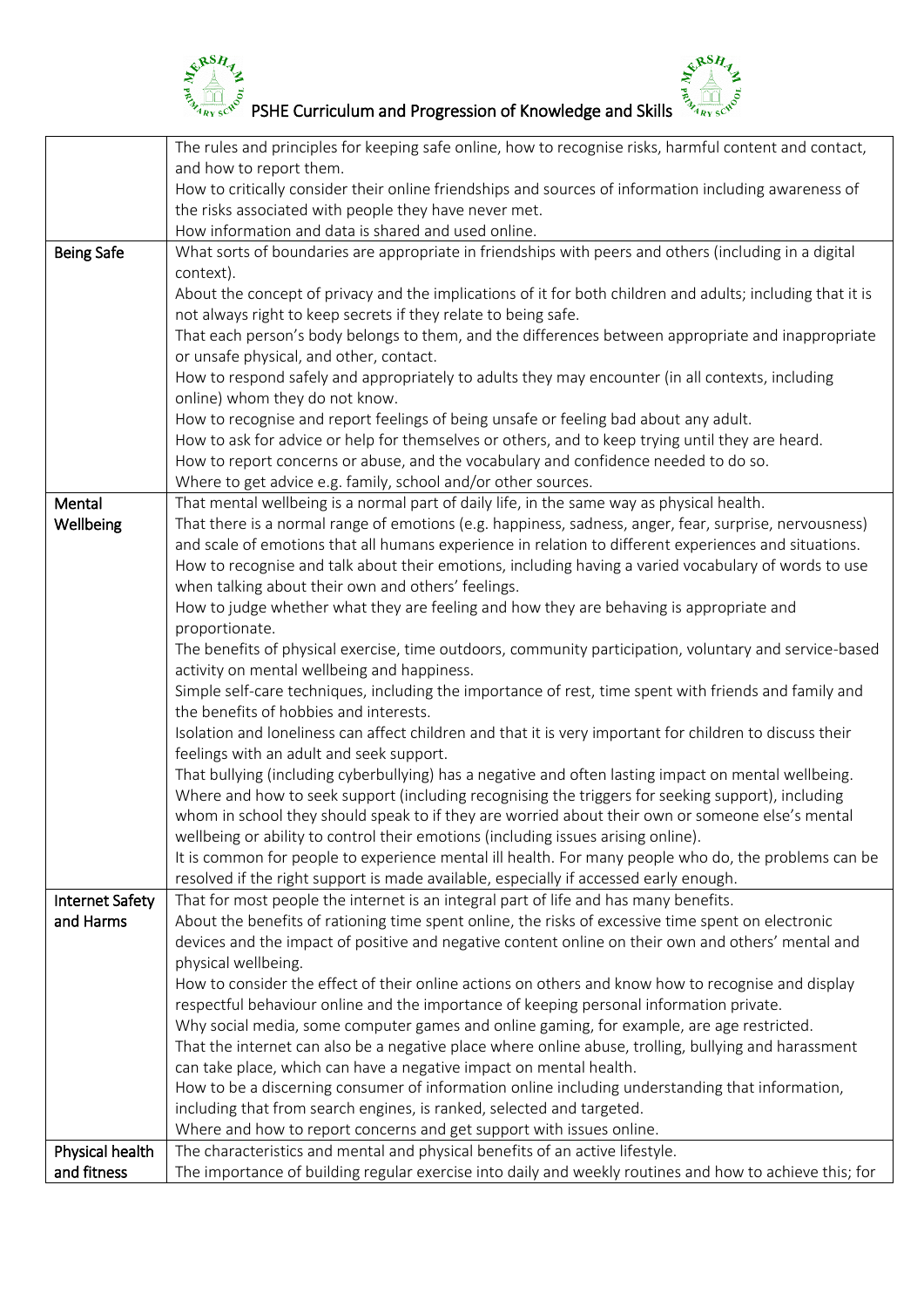



|                        | example walking or cycling to school, a daily active mile or other forms of regular, vigorous exercise.   |
|------------------------|-----------------------------------------------------------------------------------------------------------|
|                        | The risks associated with an inactive lifestyle (including obesity).                                      |
|                        | How and when to seek support including which adults to speak to in school if they are worried about       |
|                        | their health.                                                                                             |
| <b>Healthy Eating</b>  | What constitutes a healthy diet (including understanding calories and other nutritional content).         |
|                        | The principles of planning and preparing a range of healthy meals.                                        |
|                        | The characteristics of a poor diet and risks associated with unhealthy eating (including, for example,    |
|                        | obesity and tooth decay) and other behaviours (e.g. the impact of alcohol on diet or health).             |
| Drugs, alcohol         | The facts about legal and illegal harmful substances and associated risks, including smoking, alcohol use |
| and tobacco            | and drug-taking.                                                                                          |
| Health and             | How to recognise early signs of physical illness, such as weight loss, or unexplained changes to the      |
| prevention             | body. About safe and unsafe exposure to the sun, and how to reduce the risk of sun damage, including      |
|                        | skin cancer.                                                                                              |
|                        | The importance of sufficient good quality sleep for good health and that a lack of sleep can affect       |
|                        | weight, mood and ability to learn.                                                                        |
|                        | About dental health and the benefits of good oral hygiene and dental flossing, including regular check-   |
|                        | ups at the dentist.                                                                                       |
|                        | About personal hygiene and germs including bacteria, viruses, how they are spread and treated, and        |
|                        | the importance of handwashing.                                                                            |
|                        | The facts and science relating to allergies, immunisation and vaccination.                                |
| <b>Basic first aid</b> | How to make a clear and efficient call to emergency services if necessary.                                |
|                        | Concepts of basic first-aid, for example dealing with common injuries, including head injuries.           |
| Changing               | Key facts about puberty and the changing adolescent body, particularly from age 9 through to age 11,      |
| adolescent             | including physical and emotional changes.                                                                 |
|                        |                                                                                                           |
| body                   | About menstrual wellbeing including the key facts about the menstrual cycle.                              |
|                        | <b>KS1 Curriculum Aims</b>                                                                                |
|                        | Year 1 Progression of Knowledge and Skills                                                                |
| Citizenship and        | I understand that unkind behaviour can affect others.                                                     |
| Community              | I can describe ways that I can help look after the environment and my community.                          |
|                        | I can give suggestions for a set of rules and explain why they are important.                             |
|                        | I can describe what money is and how it is obtained.                                                      |
|                        | I understand the difference between needs and wants.                                                      |
|                        | I can identify how people make choices to do with money.                                                  |
|                        | I can explain ways to keep money safe.                                                                    |
|                        | Key Vocabulary: behaviour, environment, community, rules, responsibilities, care, harm, change,           |
|                        | money, earn, borrow, present, spend, save, choice, needs, wants, safe                                     |
| Diversity and          | I can list similarities and differences between myself and others.                                        |
| Respect                | I can identify things that are unique or special about myself.                                            |
|                        | I can explain why every person is special and valuable.                                                   |
|                        | Key Vocabulary: similarities, differences, unique, special, valuable, likes, dislikes, qualities, common. |
| <b>Mental Health</b>   | I can give examples of feelings.                                                                          |
| <b>Matters</b>         | I can use vocabulary to describe my feelings.                                                             |
|                        | I can discuss ways to manage different feelings.                                                          |
|                        | I can recognise the difference between right and wrong and explain how I know.                            |
|                        | Key Vocabulary: Feelings: happy, sad, angry, worried, and excited. Right and wrong.                       |
| <b>Healthy Me</b>      | I can list features of a healthy lifestyle.                                                               |
|                        | I can name different kinds of healthy foods.                                                              |
|                        | I can describe components of a healthy lifestyle.                                                         |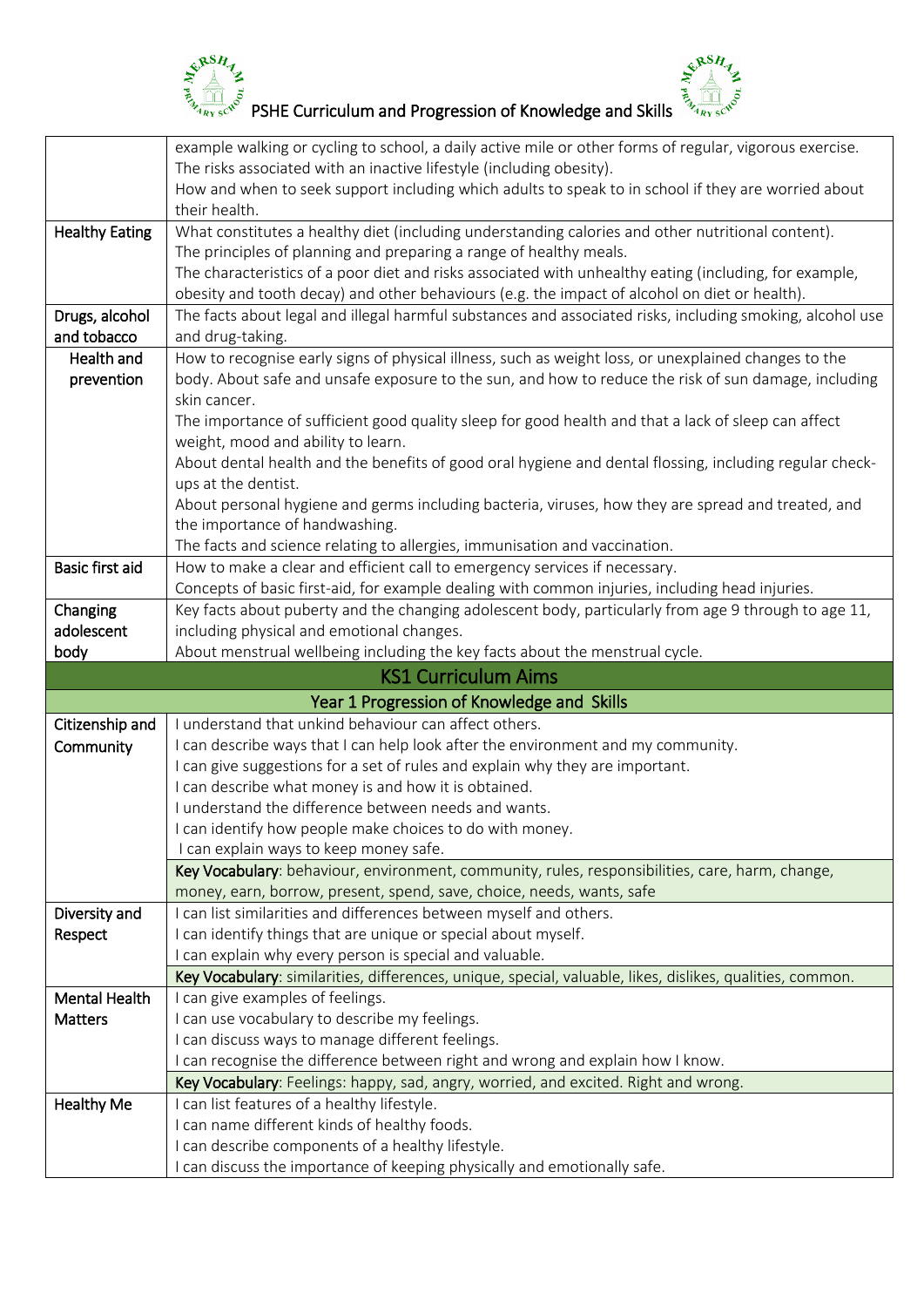



 $\begin{bmatrix} \xi^{\beta\beta}H_{\gamma} & \xi^{\beta\beta}H_{\gamma} \ \xi^{\beta\beta}H_{\gamma} & \xi^{\beta\beta}H_{\gamma} \ \xi^{\gamma} & \xi^{\gamma} \end{bmatrix}$ PSHE Curriculum and Progression of Knowledge and Skills  $\begin{bmatrix} \xi^{\beta} & \xi^{\gamma} & \xi^{\gamma} & \xi^{\gamma} & \xi^{\gamma} & \xi^{\gamma} & \xi^{\gamma} & \xi^{\gamma} & \xi^{\gamma} & \xi^{\gamma} & \xi^{\gamma$ 

|                      | I can explain the effects of exercise on my body.                                                                                                            |
|----------------------|--------------------------------------------------------------------------------------------------------------------------------------------------------------|
|                      | I can evaluate case studies and make suggestions for improvements with diet and lifestyle choices.                                                           |
|                      | Key Vocabulary: healthy, exercise, diet, choices.                                                                                                            |
| <b>Staying Safe</b>  | I list people in our community who keep us safe.                                                                                                             |
|                      | I can explain what I can do if I am worried about something being safe or unsafe.                                                                            |
|                      | I can demonstrate how to ask for help.                                                                                                                       |
|                      | Key Vocabulary: community, jobs, emergency services, unsafe, worried, help, accident, emergency call.                                                        |
| <b>RSE</b>           | I can list features of a healthy lifestyle.                                                                                                                  |
|                      | I can describe a daily hygiene routine.                                                                                                                      |
|                      | I can describe my family.                                                                                                                                    |
|                      | I understand that not all families look the same.                                                                                                            |
|                      | I can describe how families can help and support each other.                                                                                                 |
|                      | I can explain why it is important to have good hygiene.                                                                                                      |
|                      | I can use the correct name for the main parts of the body.                                                                                                   |
|                      | I can explain what I can say or do if I feel unsafe or unhappy.                                                                                              |
|                      | I can discuss the importance of keeping physically and emotionally safe.                                                                                     |
|                      | Key Vocabulary: family, groups, friends, school, clubs, different, special, love, care, common features,                                                     |
|                      | medicine, hygiene, daily routine.                                                                                                                            |
|                      | RSE: Clean, similar, different, family, boy, girl, male, female, private parts, penis, vagina, new-born.                                                     |
|                      | Year 2 Progression of Knowledge and Skills                                                                                                                   |
| Citizenship and      | I understand that jobs help people earn money to pay for things.                                                                                             |
| Community            | I can identify a range of different jobs and their skills.                                                                                                   |
|                      | I can reflect on what job I would like to do when I grow up.                                                                                                 |
|                      | Key Vocabulary: jobs, money, skills, earn, community, interests, and strengths.                                                                              |
| Diversity and        | I can list the characteristics of a good friend.                                                                                                             |
| Respect              | I understand that words and actions can affect how people feel.                                                                                              |
|                      | I can demonstrate how to listen to others and work cooperatively.                                                                                            |
|                      | I can explain what to do if I feel unhappy.                                                                                                                  |
|                      | Key Vocabulary: friendship, loneliness, good friend, actions, bullying, teasing, name-calling, excluding                                                     |
|                      | others, trusted adult, help.                                                                                                                                 |
| <b>Mental Health</b> | I can list a range of feelings people experience.                                                                                                            |
| Matters              | I can describe when people might experience different feelings and how this can affect their behaviour.                                                      |
|                      | I can identify some ways to respond sensitively to how others are feeling.                                                                                   |
|                      | I can explain how I can manage different feelings and who I can go to for help.                                                                              |
|                      | Key Vocabulary: feelings, range, behaviour, loss/change, sharing, trusted adult, asking for help.                                                            |
| <b>Healthy Me</b>    | I can describe what being healthy means.                                                                                                                     |
|                      | I can describe ways to stay safe in the sun.<br>I can identify some of the consequences of different lifestyle choices.                                      |
|                      |                                                                                                                                                              |
|                      | I can explain how I can keep my body healthy.<br>Key Vocabulary: healthy, food and drink, physical activity, sleep, rest, dental health, sugar, screen-time, |
|                      | sunshine safety                                                                                                                                              |
| <b>Staying Safe</b>  | I understand that rules and restrictions help us to stay safe.                                                                                               |
|                      | I can identify risky and potentially unsafe situations.                                                                                                      |
|                      |                                                                                                                                                              |
|                      | I can demonstrate how to ask for help.                                                                                                                       |
|                      | Key Vocabulary: rules, online safety, restrictions, road/fire/water safety, resisting pressure, secrets,                                                     |
|                      | trusted adult, concerns, unsafe, worry.                                                                                                                      |
| <b>RSE</b>           | To introduce the concept of male and female and gender stereotypes                                                                                           |
|                      | To identify differences between males and females                                                                                                            |
|                      | To explore some of the differences between males and females and to understand how this is                                                                   |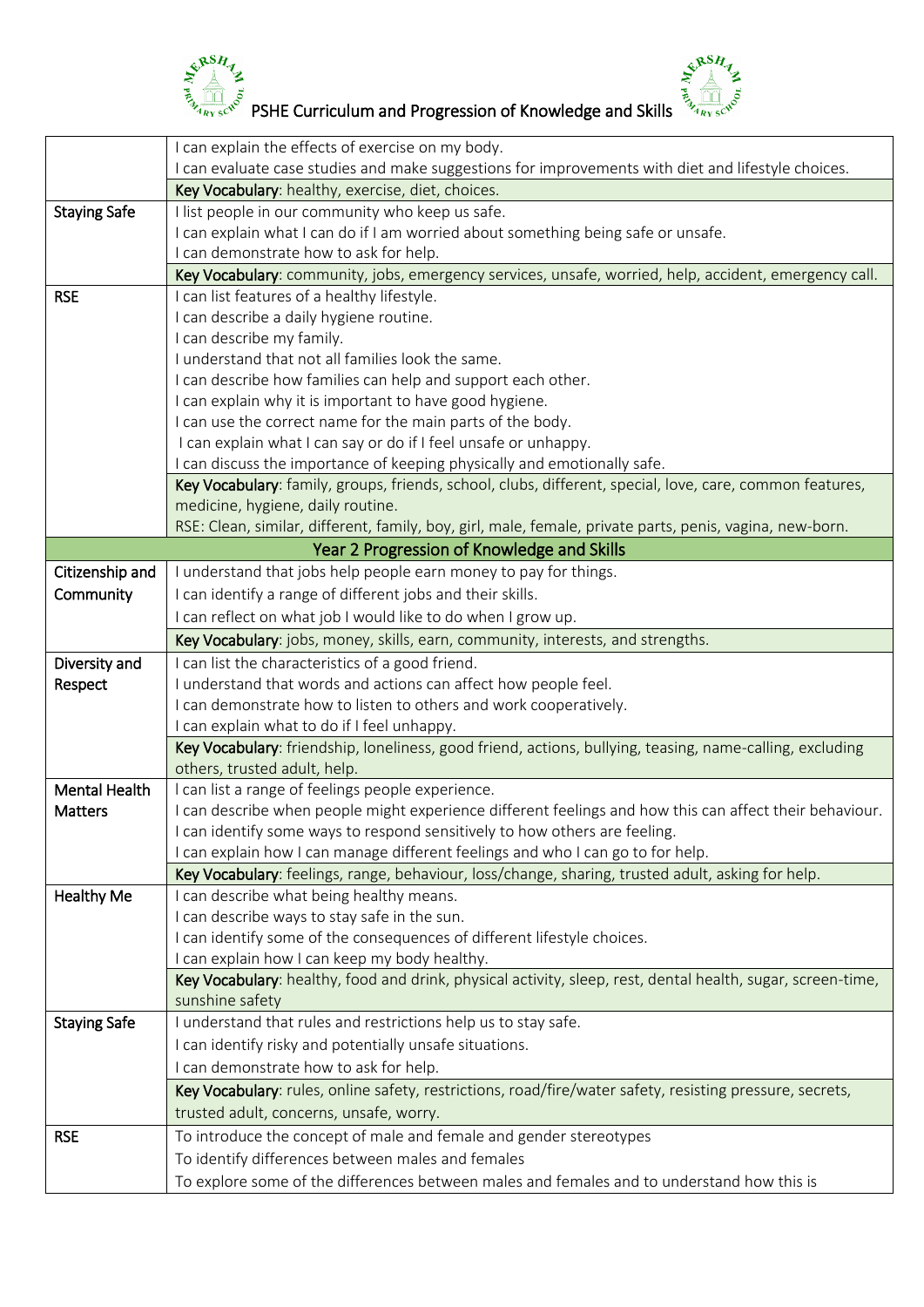

PSHE Curriculum and Progression of Knowledge and Skills

&RSH

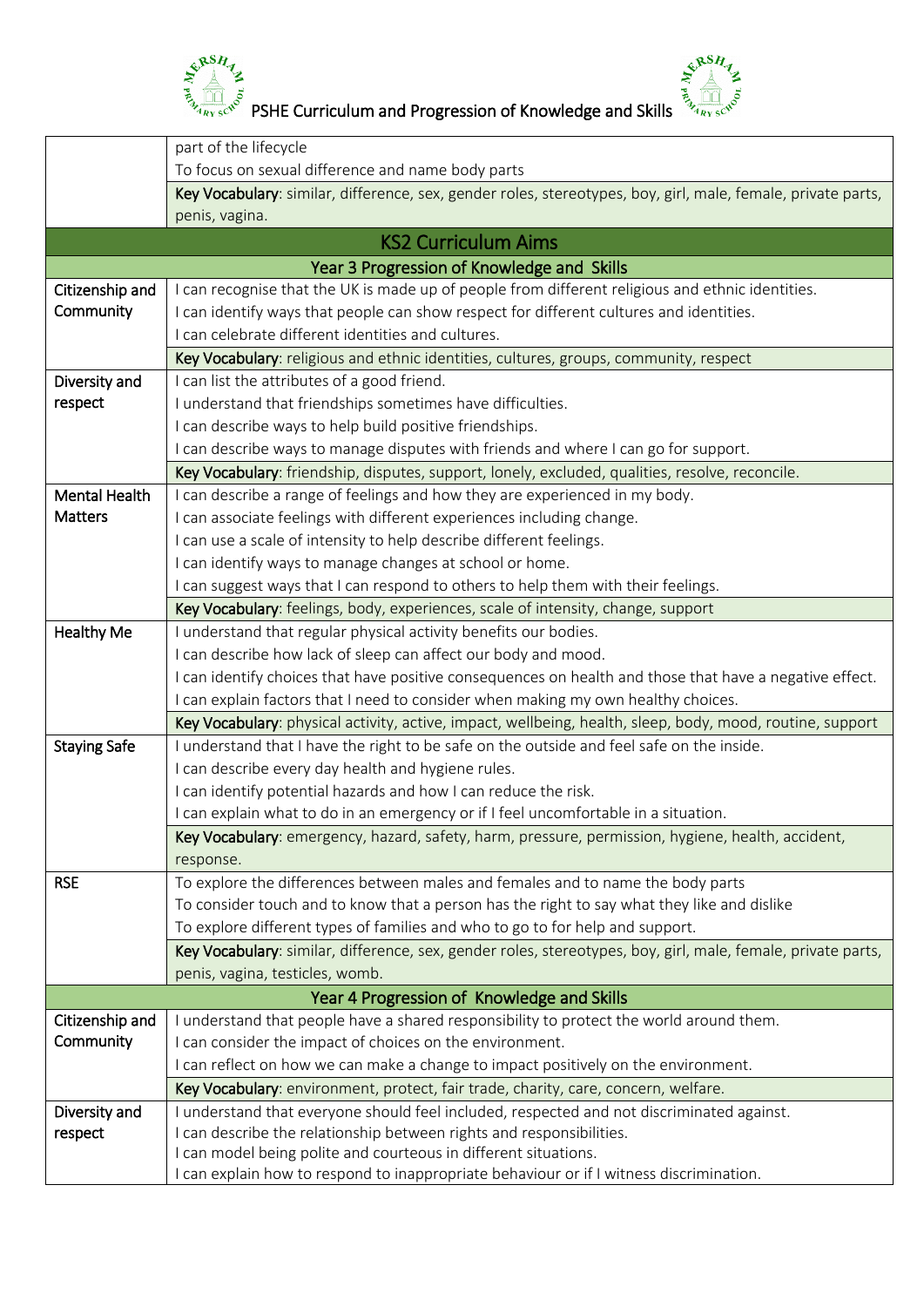



|                      | Key Vocabulary: respect, discrimination, rights, responsibilities, appropriate, inappropriate.                                                  |
|----------------------|-------------------------------------------------------------------------------------------------------------------------------------------------|
| <b>Mental Health</b> | I can identify that feelings/emotions are part of a person's health and wellbeing.                                                              |
| <b>Matters</b>       | I can give examples of everyday things that can affect feelings.                                                                                |
|                      | I can explain how feelings and emotions can influence actions and behaviour.                                                                    |
|                      | I can explore ways of coping with feelings in different situations.                                                                             |
|                      | Key Vocabulary: feelings, change, express, circumstances, loss, grief, change, advice, support.                                                 |
| <b>Healthy Me</b>    | I can list ways to maintain good oral hygiene.                                                                                                  |
|                      | I can describe the impact of a poor diet on oral hygiene.                                                                                       |
|                      | I can analyse how people make choices about what to eat and drink                                                                               |
|                      | Key Vocabulary: oral hygiene, poor diet, choices, dental care, sugar.                                                                           |
| <b>Staying Safe</b>  | I can identify potential risks.                                                                                                                 |
|                      | I can describe how to stay safe in different situations, including online.                                                                      |
|                      | I can explain how rules and restrictions exist to keep people safe.                                                                             |
|                      | Key Vocabulary: risk, local environment, influence, peer pressure, online safety, appropriate, report                                           |
|                      | concerns, rules, restrictions, laws.                                                                                                            |
| <b>RSE</b>           | To explore the human lifecycle                                                                                                                  |
|                      | To identify some basic facts about puberty                                                                                                      |
|                      | To explore how puberty is linked to reproduction                                                                                                |
|                      | Key Vocabulary: puberty, lifecycle, reproduction, physical, breasts, sperm, egg, pubic hair, emotional,                                         |
|                      | feelings.                                                                                                                                       |
|                      | Year 5 Progression of Knowledge and Skills                                                                                                      |
| Citizenship and      | I can identify ways that people keep track of their money and how they choose to spend it.                                                      |
| Community            | I understand that there is a broad range of different jobs and careers.                                                                         |
|                      | I can discuss the risks associated with money.                                                                                                  |
|                      | I can identify reasons why people choose a career option.                                                                                       |
|                      | I can investigate what influences people to spend their money in different ways.                                                                |
|                      | I can challenge job stereotypes.                                                                                                                |
|                      | Key Vocabulary: money, spend, save, value for money, risks, jobs, voluntary, paid, career,                                                      |
|                      | apprenticeship, skills, stereotypes.                                                                                                            |
|                      |                                                                                                                                                 |
| Diversity and        | I can describe what makes up someone's identity.                                                                                                |
| respect              | I can discuss the importance of respecting similarities and differences between people.<br>I can discuss stereotypes and how to challenge them. |
|                      |                                                                                                                                                 |
|                      | Key Vocabulary: similarities, differences, identity, gender, faith, family, culture, hobbies, personal<br>qualities, stereotypes, assumptions.  |
| <b>Mental Health</b> | I can identify my strengths.                                                                                                                    |
| <b>Matters</b>       | I understand what a growth mind-set is.                                                                                                         |
|                      |                                                                                                                                                 |
|                      | I can describe how a growth mind set can aid with my learning.                                                                                  |
|                      | I can reflect on and celebrate my own accomplishments and achievements.                                                                         |
|                      | I can set myself a goal/aspiration.                                                                                                             |
|                      | Key Vocabulary: personal qualities, individuality, self-worth, achievements, strengths, skills, interests,                                      |
|                      |                                                                                                                                                 |
| <b>Healthy Me</b>    | I can describe what a habit and how it can be hard to change.                                                                                   |
|                      | I can identify drugs that are common in everyday life.                                                                                          |
|                      | I can recognise how some habits can help us maintain a healthy lifestyle and some habits are less                                               |
|                      | healthy.                                                                                                                                        |
|                      | I can explain how whilst difficult, habits can be changed or stopped and how this can impact on health.                                         |
|                      | Key Vocabulary: smoking/vaping, nicotine, health, wellbeing, legal, illegal, laws, risks, concerns.                                             |
|                      | goals, learning from mistakes.                                                                                                                  |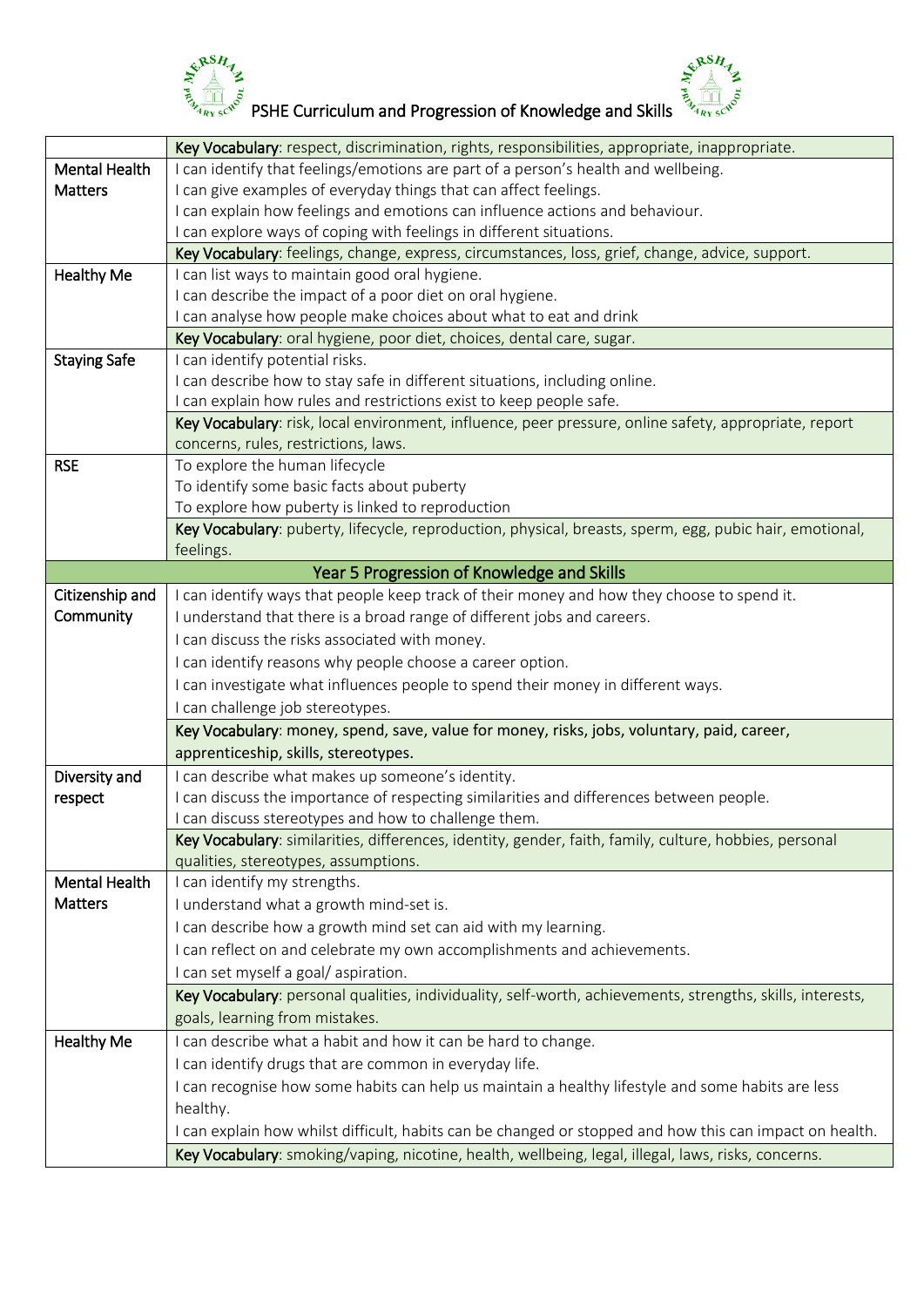



| <b>Staying Safe</b>  | I can list ways that friends and family communicate.                                                          |
|----------------------|---------------------------------------------------------------------------------------------------------------|
|                      | I understand that the internet can have both positive and negative impacts.                                   |
|                      | I can recognise risks and identify content that is safe to share online.                                      |
|                      | I can explain how to respond if I feel uncomfortable and how to ask for help.                                 |
|                      |                                                                                                               |
|                      | Key Vocabulary: relationships, communication, online safety, content, consent to share, pressure,             |
|                      | concerns.                                                                                                     |
| <b>RSE</b>           | To explore the emotional and physical changes occurring in puberty                                            |
|                      | To understand male and female puberty changes in more detail                                                  |
|                      | To explore the impact of puberty on the body & the importance of hygiene                                      |
|                      | To explore ways to get support during puberty.                                                                |
|                      | Key Vocabulary: puberty, physical change, moods, menstruation, periods, tampons, sanitary towels,             |
|                      | wet dreams, semen, erection, sweat, breasts, spots, pubic hair, facial hair, underarm hair, sexual            |
|                      | feelings.                                                                                                     |
|                      | Year 6 Progression of Knowledge and Skills                                                                    |
| Citizenship and      | I understand that texts and images can be manipulated and reinvented.                                         |
| Community            | I understand what to do if I feel unsafe online.                                                              |
|                      | I can identify the risks involved in gambling related activities.                                             |
|                      | I can reflect on how the media can impact someone's wellbeing.                                                |
|                      | I can evaluate how reliable different types of online content are.                                            |
|                      | Key Vocabulary: media, wellbeing, rules, gambling, images, social media, sharing, manipulated, risks,         |
|                      | appropriate.                                                                                                  |
| Diversity and        | I can describe what 'human rights' means to me.                                                               |
| respect              | I can explain what is meant by the UN Conventions on the Rights of the Child.                                 |
|                      | I can identify how not all people have their human rights met and the impact this has.                        |
|                      | I can evaluate ways in which human rights can be promoted.                                                    |
|                      | Key Vocabulary: human rights, respect, equality, inequality, fair, discrimination, diversity                  |
| <b>Mental Health</b> | I can describe a range and intensity of feelings and emotions and situations where I may feel this.           |
| <b>Matters</b>       | I can identify my own personal goals and aspirations in Year 6 and beyond.                                    |
|                      | I can identify practical strategies to help manage feelings such as change.                                   |
|                      | I can discuss the most effective way to achieve my goals.                                                     |
|                      | Key Vocabulary: feelings, intensity, expressing feelings, managing, circumstances, loss, grief, change,       |
|                      | advice, support.                                                                                              |
| <b>Healthy Me</b>    | I can list choices that support a healthy, balanced lifestyle.                                                |
|                      | I can identify potential negative impacts of a lifestyle.                                                     |
|                      | I can describe how legal and illegal drugs can impact health.                                                 |
|                      | I can discuss strategies to help break or change an unhealthy habit.                                          |
|                      | Key Vocabulary: habit, healthy lifestyle, positive friendships, physical activity, dental health, sun safety, |
|                      | sleeping habits, legal and illegal drugs, mental and physical health.                                         |
| <b>Staying Safe</b>  | I understand basic first aid principles.                                                                      |
|                      | I can carry out basic first aid.                                                                              |
|                      | I can demonstrate how to attract attention and to get help during an emergency.                               |
|                      | Key Vocabulary: first aid, burns, scalds, cuts, bleeds, choking, asthma, allergic reactions, head injury,     |
|                      | emergency call.                                                                                               |
| <b>RSE</b>           | To consider puberty and reproduction                                                                          |
|                      | Consider physical & emotional behaviour in relationships                                                      |